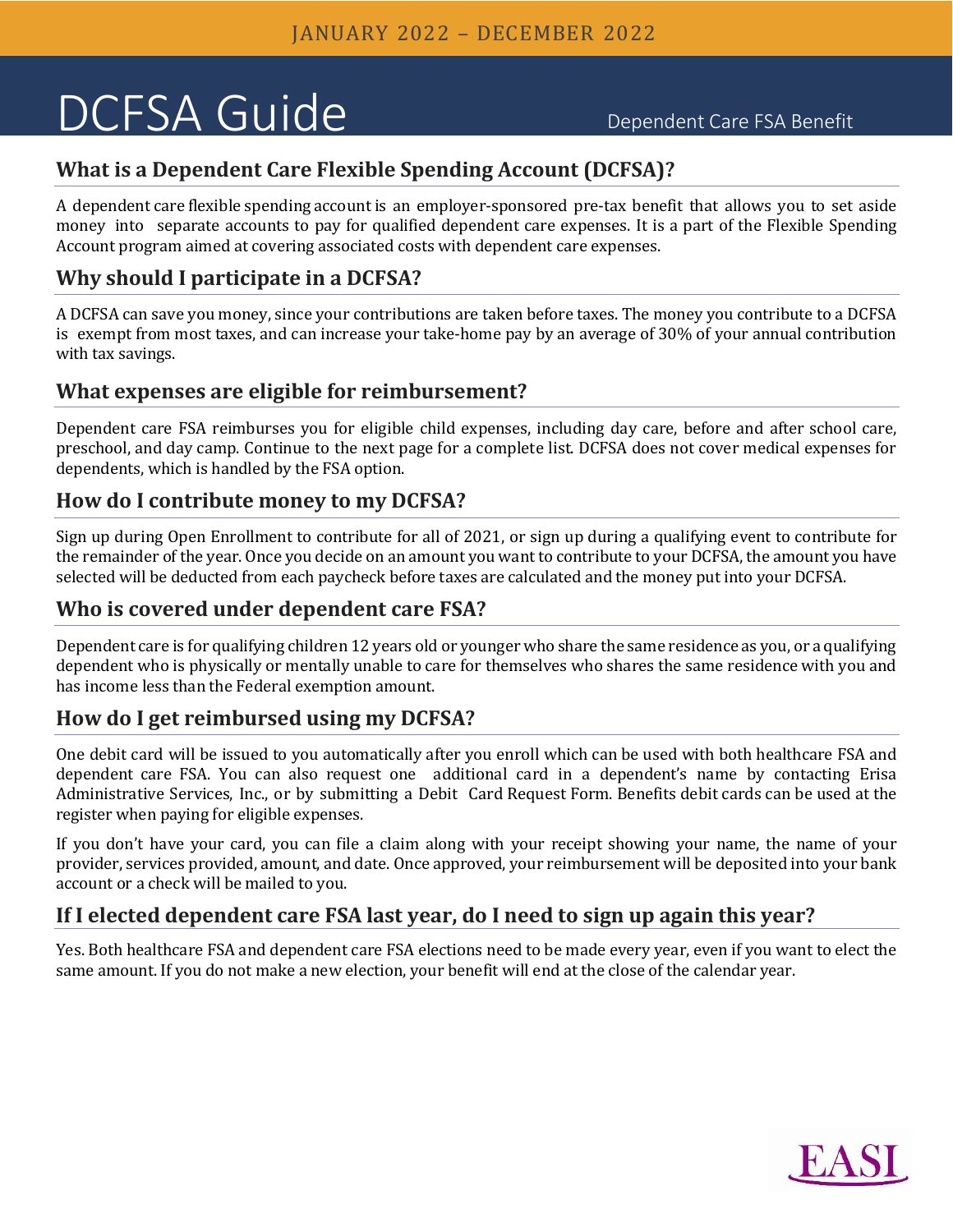# **How soon can I start spending my DCFSA funds?**

The dependent care FSA can only be reimbursed up to what you have contributed so far for the year, so you will be able to start spending after your first pay period deduction. You can also only be paid for services that have already been provided; no reimbursements can be made for future expenses.

# **What happens if I don't spend all my DCFSA funds by the end of the plan year?**

Be sure to only allocate dollars for predictable dependent care expenses. Any unused funds at the end of the plan year can't be rolled over or refunded, also called the *use-it-or-lose-it* rule.

Your dependent care FSA does not have a grace period like FSA does. All funds must be used by December 31<sup>st</sup> of the plan year.

# **How much can I contribute?**

| <b>Account</b>     | <b>Minimum Contribution</b> | <b>Maximum Contribution</b> |
|--------------------|-----------------------------|-----------------------------|
| Dependent Care FSA | 130ء                        | \$5.000/employee            |

This reflects the current 2021 limit. 2022 limits have not been announced. The IRS announces changes to the annual contribution limit each October. You may opt to increase your election to the maximum contribution during Open/Switch Enrollment if it increases. Please note that the household limit is \$10,000 but the State limits maximum elections per individual to \$5,000 annually.

#### **What happens to my dependent care FSA if my employment is terminated?**

Participation in your FSA is also terminated. This means that only expenses that were incurred prior to your termination date are eligible for reimbursement.

#### **What is the deadline for submitting claims?**

Your deadline to submit claims for both Health FSA and Dependent Care is March 31<sup>st</sup> of the year following your FSA enrollment. If your employment ends in the middle of the year, you have up to 15 days after your termination date to submit claims for services incurred while you were still employed. Dependent care expenses must be incurred within the plan year (no later than December  $31<sup>st</sup>$ ).

#### **How do I determine the date my expenses were incurred?**

Dependent care expenses must reflect a date of payment for services rendered within the plan year and already received. If you pay for a future date of services then it cannot be reimbursed until the services have been received, and documentation must clearly identify the date services will be provided within the plan year.

#### **What sort of documentation do I need to submit?**

Documentation should identify the date of services rendered, amount of expense, and type of service rendered. In most cases a valid Tax ID will also be needed. If the service provider does not identify that the service provided matches eligible service types it may be rejected.

If you are uncertain if the service may qualify for dependent care FSA reimbursement please contact Erisa Administrators to inquire.